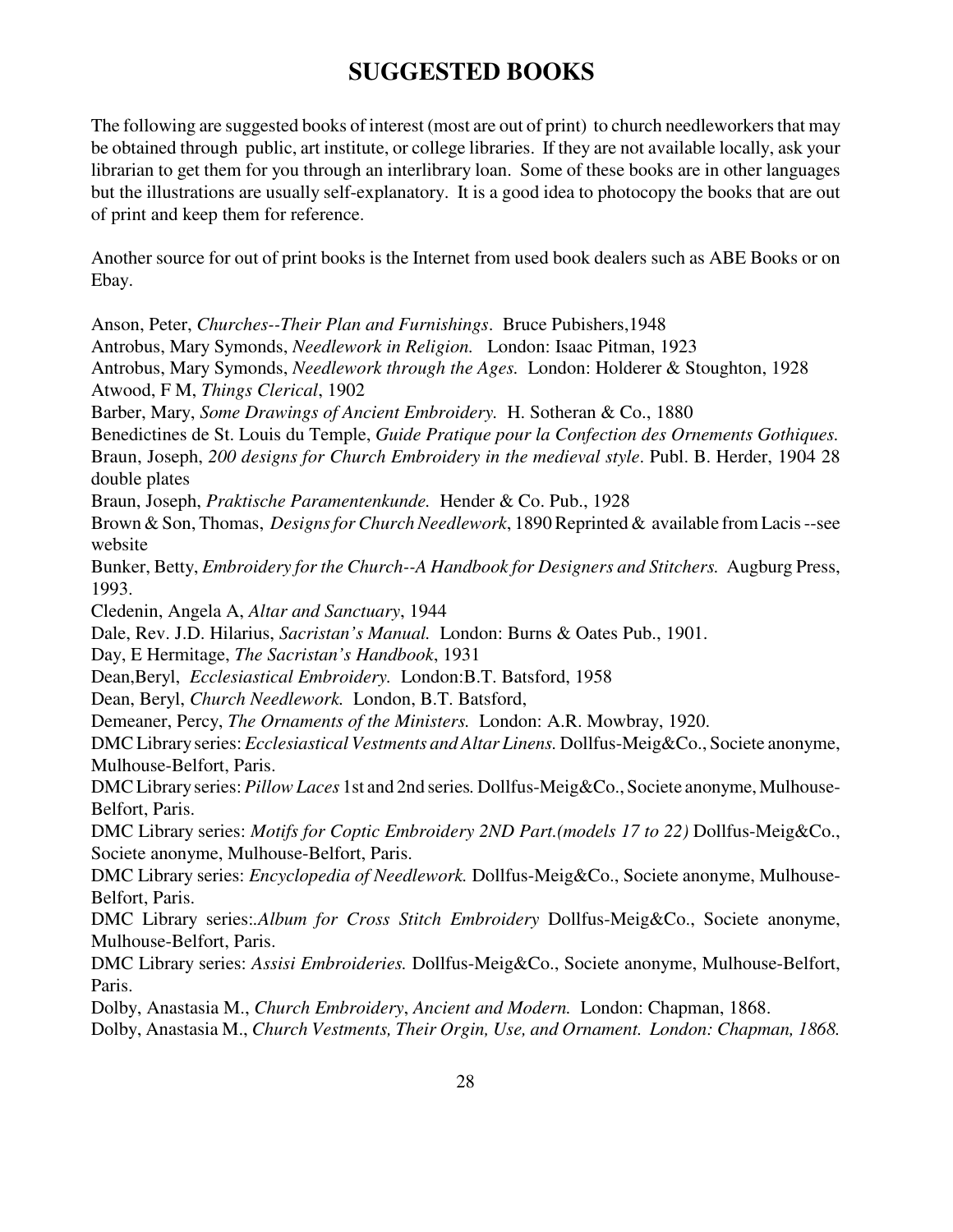Downham, Marie-Claire, *Lace for Church Use.* B.T. Batsford Pub., 1991.

Dryden, Alice, *Church Embroidery*. A. R. Mowbray & Co., 1911

Ferguson, George, *Sign and SymbolsinChristian Art.* Oxford Univ. Press, New york, 1954. 346 pages.

Fleuler, Sr. M Augustina, *Paramente* 1945

Fleuler, Sr. M Augustina, *Das Sakrale Gewand* 1964

Fortescue, Adrian, *Vestments of the Roman Rite*, 1914

Germain de Saint-Aubin, Charles *Art of the Embroider*, 1770. Translated by Nikki Scheuer, 1983.

Publisher: Los Angeles County Museum of Art

Hands, Hinda M., *Church Needlework.* London: Palmer. 1907

Hall, Linda C., *Making Eucharistic Vestments on a Limited Budget.* Hymnary Press, 1985.

Hall, Maud, *English Church Needlework.* London: Clowes & Sons.

James, Raymund *The origin and development of Roman liturgical Vestments* Catholic Records Press, Revised Edition, 1934

Jenkins, Graham, *The Making of Church Vestments* Newman Press, 1957

Joseph, Elizabeth (also: Elizabeth Joseph Morgan) *Making Church Linens.* Morehouse Publishers, 1993.

Lambert, Miss, *Church Needlework.* London: John Murray Publishers, 1844.

London, Ward, Lock & Co., *Church Embroidery--A Manuel for Beginners.* 1897

Knapp, Sister M.A.Justina,OSB, *Church Symbols and How to Use Them.* Bruce Pub., 1935.

Mackrille, LucyVaughan Haydan,*ChurchEmbroidery andChurch Vestments.* Cathredal Studios, 2nd Ed, 1939.

Mayer-Thurman, Christa C., *Raiment for God's Service--A Thousand years of Westren Vestments*. Art Institute of Chicago, 1975.

Marshall-Martin, David, *Ecclesiastical Dress and Vestments of the Roman Catholic Church: A handbook of patterns, construction and vesting procedures..* Flordia State University,1980

Meager, Fr. James L., *How Christ Said the First Mass.* Chapter IX, *The Vestments...* Copyright 1906. Reprinted 1985. Tan Books, PO Box 424, Rockford, IL 61105.

McCloud, Rev. Henry J., *Clerical Dress &Insignia of the Roman Catholic Church.* Bruce Publishers, 1948.

McNeill, Lucy, *Sanctuary Linens--Choosing, Making And Embroidery.* AnglicanBookCenter,Canada. (Available from Karen Ford.)

Miller, Raymond J., *What is the Rosary & Altar Society*, 1958

Murphy, Denis G., *The Sacristan's Manual.* Newman Press, 1950.

O'Brien, Rev. Wm. A., *In Sacristy and Sanctuary.* Benziger Bros. Publishers, 1932

O'Donnell, Helen, *Sacristan's Guide.* Benziger Bros Publishers.

Order of St. Veronica, *Art of Making Altar Linens.* Our Sunday Visitor

Order of St. Veronica, *Art of Making Laces.* 1910. Our Sunday Visitor

Order of St. Veronica, *Sewing for Sanctuary.* 1924. Our Sunday Visitor

Page, Bernard*, The Sacristan's Handbook: a practical guide for sacristans* Pub: Burns Oates & Washbourne*,* 1922 & 1947 editions 192 pgs

*Paramente des 19. Jahrunderts aus Kolner Kichenbestiz* (Exhibit Catalog of the Cologne Museum), 1980.

Pyman, Kit *Gold and Silver Embroidery*

Pugin, Augustus W., *Glossary of Ecclesiastical Ornament and Costume*, London, 1868.